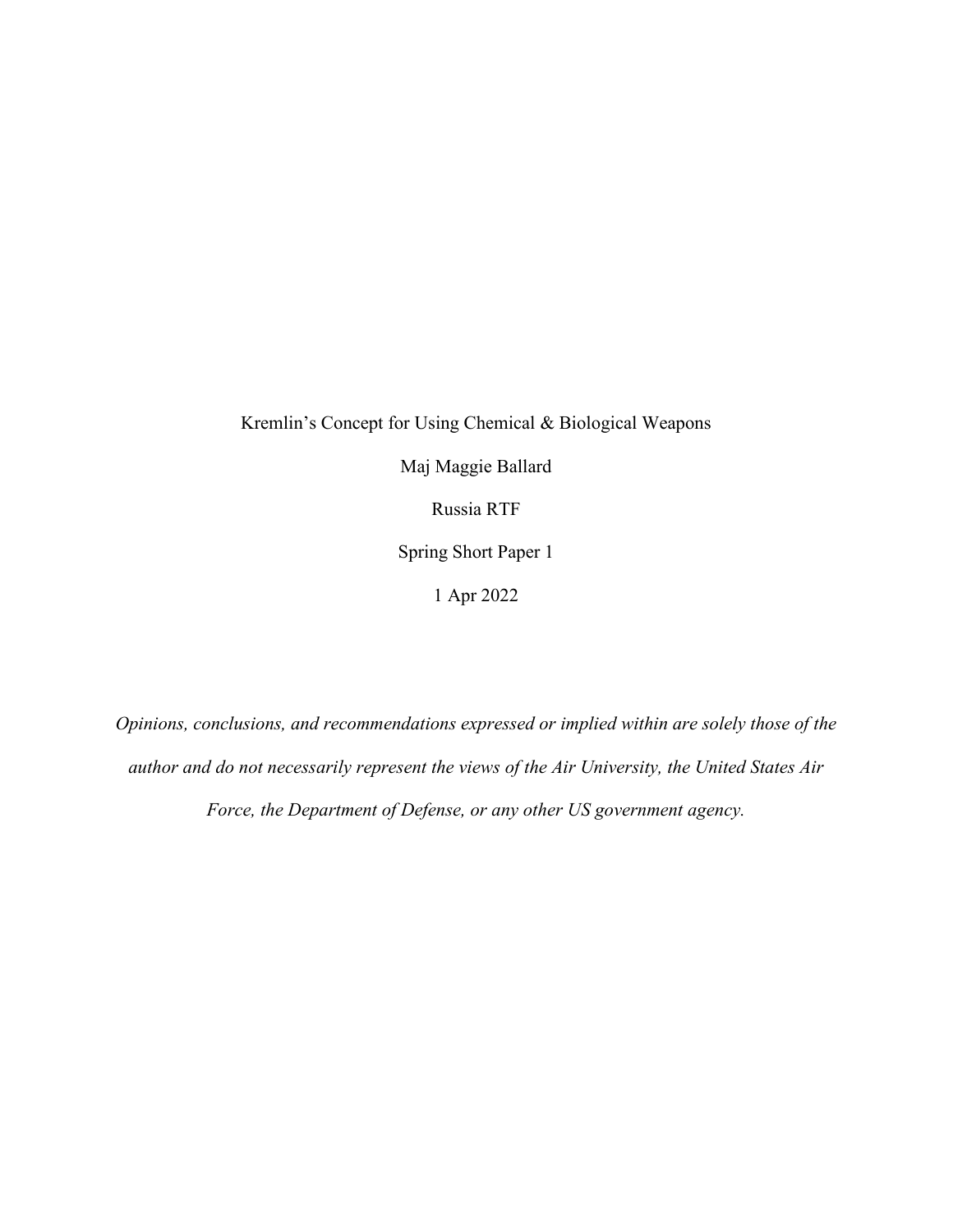The Kremlin's concept of using chemical and biological weapons given the current conflict in Ukraine is that these weapons are a tool that provides an asymmetric advantage and may be used covertly or overtly as required to achieve political objectives. The west's aversion to these types of weapons and attempts to control their use carries no weight in Russia. The world came together and prohibited the use of chemical and biological weapons, but Russia now largely rejects international norms, continues the development of chemical and biological weapons, and has used WMDs and supported others who do.

The world has long understood the horrors of chemical and biological weapons. After World War I, the 1925 Geneva Protocol prohibited the use of chemical and biological weapons in war.<sup>[1](#page-3-0)</sup> The nations of the world further restricted biological weapon development, production, and stockpiles in 197[2](#page-3-1) via the Biological Weapons Convention.<sup>2</sup> The globe took until 1993 to come to a similar agreement on chemical weapons. [3](#page-3-2) Russia assumed responsibility for the treaties signed by the USSR after its collapse. Though the Kremlin feigned responsibility then, they openly shirk it today. In the current vein of Russian leaders misusing history to justify bad behavior, former Russian president, current Deputy Chairman of the Security Council, Dimitrii Medvedev said in an interview with Russia Today, "*There is a legal doctrine known as* clausula rebus sic stantibus*, which means that international treaties are valid as long as the circumstances that gave rise to them exist.*"[4](#page-3-3) While specifically talking about the START treaty he and Obama signed, he dismisses it because the two signatories, former U.S. President Obama and himself are now both sanctioned by each other's countries, changing the circumstances. While Russia Today is discredited by the west as a Russian government-sponsored propaganda machine, it is important to consider the words of Kremlin leaders which have proven prophetic, as evidenced by Putin's 2007 speech in Munich and his written article, "On the Historical Unity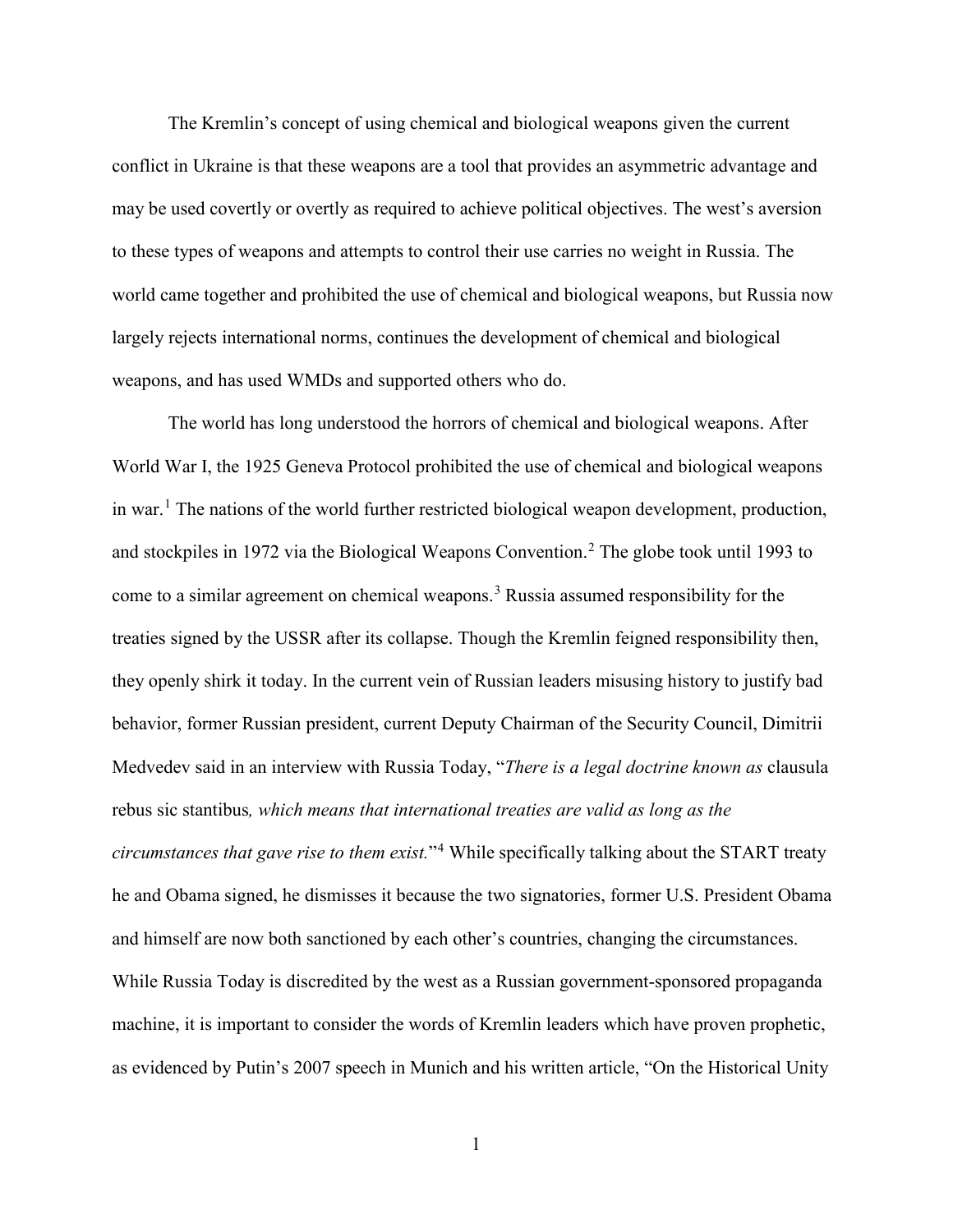of Russians and Ukrainians" in 2021.<sup>[5](#page-3-4)</sup> Medvedev's claim that treaties can be broken is indeed customary international law but is further clarified in Article 62 of the United Nations Convention on the Laws of International Treaties.<sup>[6](#page-3-5)</sup> It clarifies that while circumstances may change, they rarely change enough to be an exception to the general rule of *pacta sunt servanda* (promises must be kept).<sup>[7](#page-3-6)</sup> Though perhaps this legalese is superfluous because the Kremlin does not respect any of these agreements as evidenced by their prolific use of WMDs.

Glossing over the fact that at the end of the Cold War the Soviet Union employed nearly 70,000 people in its biological warfare program, post-Cold War Russia has regularly used or condoned the use of chemical and biological weapons for both assassinations of dissidents and in conflict.<sup>[8](#page-3-7)</sup> Most infamously, Viktor Yushchenko, a pro-EU Ukrainian presidential candidate was poisoned in 2004 with dioxin, Putin critic Alexander Litvinenko was killed with polonium in 2006, former Russian double agent Sergei Skirpal was poisoned with Novichok in 2018, and Putin critic Alexei Navalny was also poisoned with Novichok in 2020.<sup>[9](#page-3-8)</sup> These nefarious activities, and countless others, are evidence that Russia continues its WMD programs despite international agreements not to.<sup>[10](#page-3-9)</sup> On a larger scale, there is evidence that chemical weapons were used in the Chechnya conflict in December 1999, though both the Russians and Chechens accuse each other.<sup>[11](#page-3-10)</sup> In the Syrian conflict, the Russian-backed Assad regime used sarin gas to kill 1,400 people in a suburb outside of Damascus in 2013.<sup>[12](#page-3-11)</sup> Russia quickly took it upon itself to ensure Syria removed its chemical weapons to keep the west out of the conflict. Instead of removal, the globe has observed Syria use chemical weapons against its people at least 17 more times with continued Russian support.<sup>[13](#page-4-0)</sup>

The West should assume and prepare for the Kremlin's use of chemical and biological weapons in the Ukrainian conflict given their rhetoric and history. The belief in the power of

2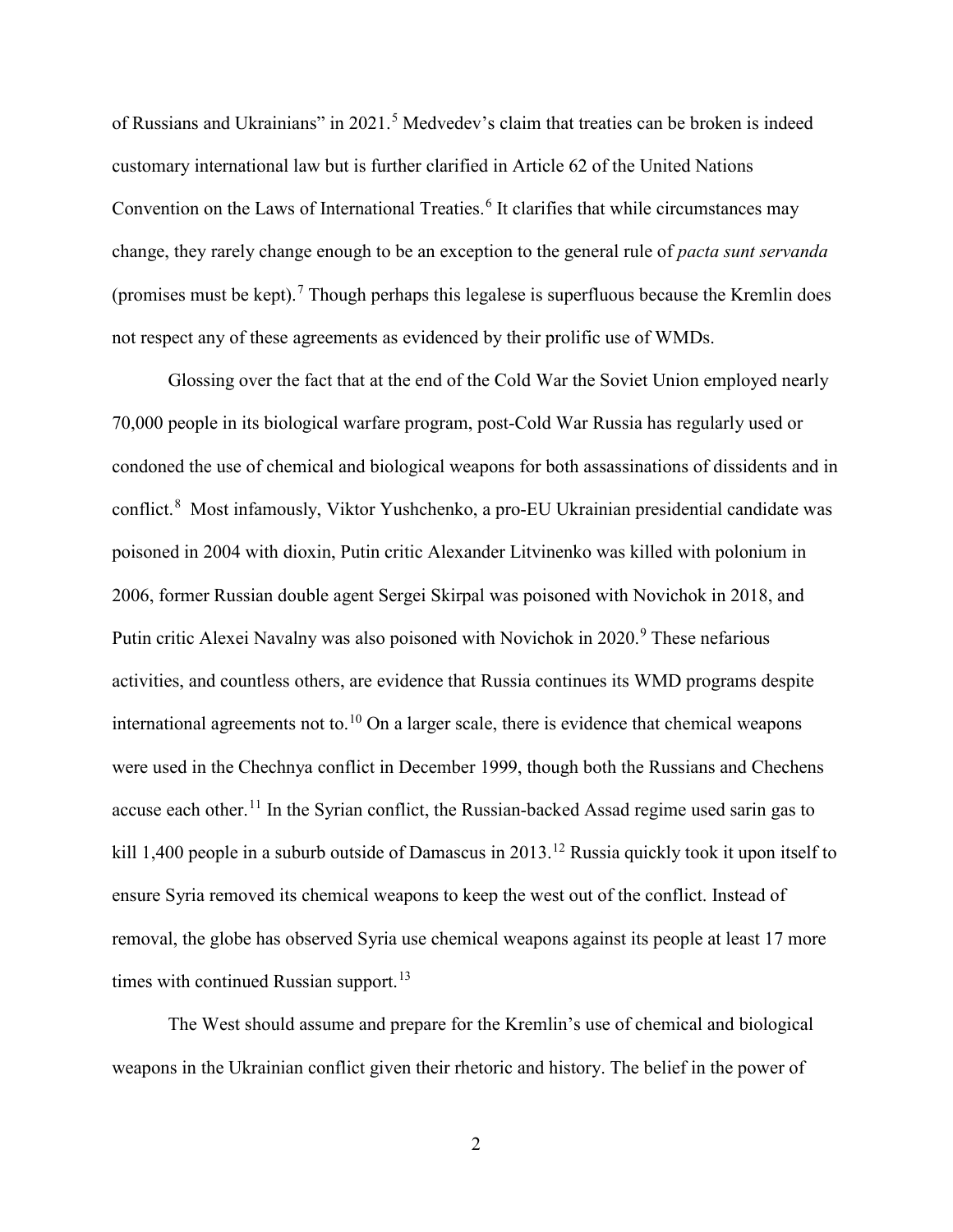treaties with Russia is farcical. Kremlin watchers are even concerned about the potential for

nuclear weapon employment.<sup>[14](#page-4-1)</sup>

Notes

I wish to thank Mr. Neil Viens, my Russian language instructor, who reminds me that history repeats itself. I also wish to thank Dr. Millie Sterling for her thoughtful comments and suggestions. All errors found herein are my own.

<sup>1</sup> "1925 Geneva Protocol – UNODA," accessed March 31, 2022,

<span id="page-3-0"></span>https://www.un.org/disarmament/wmd/bio/1925-geneva-protocol/.

<span id="page-3-2"></span><span id="page-3-1"></span><sup>2</sup> "Biological Weapons Convention – UNODA," accessed March 31, 2022, https://www.un.org/disarmament/biological-weapons/.

<sup>3</sup> "History."

<sup>4</sup> "Post-Cold War World Order Is over, Former Russian President Says (FULL

<span id="page-3-3"></span>INTERVIEW)," RT International, accessed March 29, 2022, https://www.rt.com/russia/552745 medvedev-west-relations-rt-interview/.

<span id="page-3-4"></span><sup>5</sup> Kaitlyn Tiffany, "RT America, You Were Very Weird and Bad," The Atlantic, March 28, 2022, https://www.theatlantic.com/technology/archive/2022/03/russia-today-propaganda-shutdown/627606/; Vladimir Putin, "Speech and the Following Discussion at the Munich Conference on Security Policy" (Munich, February 10, 2007); "Article by Vladimir Putin "On the Historical Unity of Russians and Ukrainians"," President of Russia, accessed March 31, 2022, http://en.kremlin.ru/events/president/news/66181.

<span id="page-3-5"></span><sup>6</sup> "United Nations Convention on the Law of Treaties, Signed at Vienna 23 May 1969, Entry into Force: 27 January 1980" (SiSU http://www.jus.uio.no/sisu (this copy), January 27, 1980), https://www.jus.uio.no/lm/un.law.of.treaties.convention.1969/62.html.

<span id="page-3-6"></span><sup>7</sup> "Clausula Rebus Sic Stantibus Law and Legal Definition | USLegal, Inc.," accessed March 29, 2022, https://definitions.uslegal.com/c/clausula-rebus-sic-stantibus/."Rebus Sic Stantibus," LII / Legal Information Institute, accessed March 29, 2022, https://www.law.cornell.edu/wex/rebus\_sic\_stantibus.

<span id="page-3-7"></span><sup>8</sup> "What Biological and Chemical Weapons Does Russia Have?," inews.co.uk, March 23, 2022, https://inews.co.uk/news/world/what-biological-and-chemical-weapons-does-russia-havewhy-biden-fears-that-putin-could-use-them-in-ukraine-1533900.

<span id="page-3-8"></span><sup>9</sup> Robert Hart, "Putin's Poisonous Playbook — Before Abramovich, Russia Has A Dark History Of Reportedly Poisoning Opponents," Forbes, accessed March 31, 2022, https://www.forbes.com/sites/roberthart/2022/03/29/putins-poisonous-playbook---beforeabramovich-russia-has-a-dark-history-of-reportedly-poisoning-opponents/.

<span id="page-3-9"></span><sup>10</sup> Analysis by Zachary B. Wolf CNN, "Analysis: Russia and Chemical Weapons: What You Need to Know," CNN, accessed March 31, 2022,

<span id="page-3-10"></span>https://www.cnn.com/2022/03/15/politics/chemical-weapons-russia-what-matters/index.html. <sup>11</sup> "Chechnya Special Weapons," accessed March 31, 2022,

https://nuke.fas.org/guide/chechnya/index.html?msclkid=482b2690b15111ec932c91a5ca83512b.

<span id="page-3-11"></span><sup>12</sup> "Syria, Russia, and the Global Chemical Weapons Crisis | Arms Control Association," accessed March 31, 2022, https://www.armscontrol.org/act/2021-09/features/syria-russia-globalchemical-weapons-crisis.